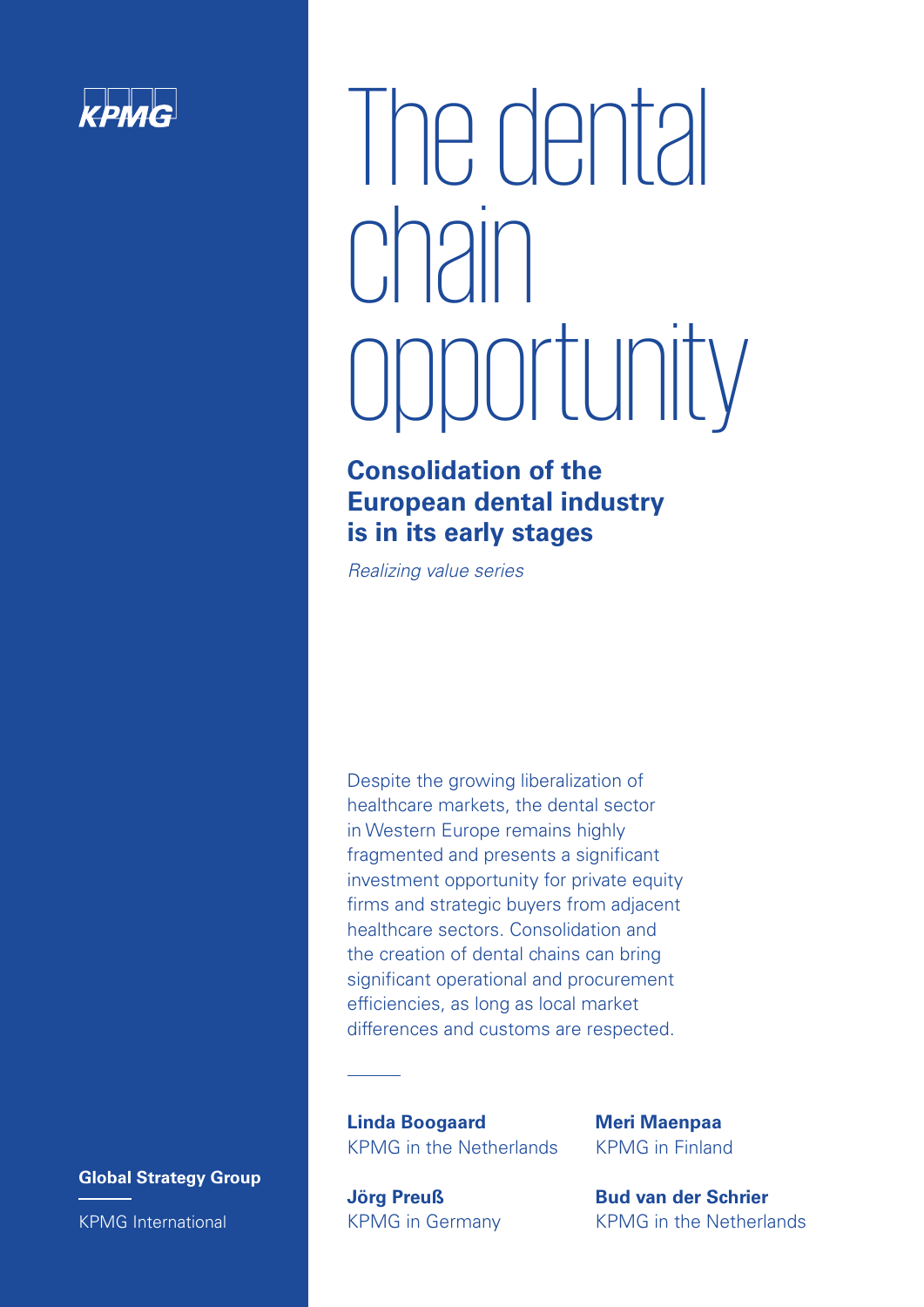## Consolidation of the European dental industry isin its early stages

To date, relatively few chains of practices have made an impact on the European dental market, estimated at more than US\$70 billion. Private equity houses are starting to see the potential and are already active in this space, buying individual practices and groups to form larger chains. There remains exciting potential.

In addition to stable or growing demand in most parts of the region, investors are attracted by the possibility of achieving scale economies through shared services, a shared talent pool and the option to vertically integrate into laboratories and other services.

But in building a pan-European operating model, chains should be wary of becoming faceless corporate organizations that lose the personal touch that is so important to patients. A strong local management team, with a focus on long-term profitability over quick wins is important. This helps to ensure that customer intimacy and quality of care is maintained and that the business adapts efficiently to country specific regulations and market requirements.

To better understand the scale and nature of this investment opportunity, in late 2016 KPMG surveyed more than 100 dental experts from the Netherlands, Germany, UK, Sweden, Denmark, Italy and Finland. Our research involved structured telephone interviews with dentists, practice owners, heads of dental associations and healthcare insurers and, together with our project experience in this space, has informed the basis of this article.

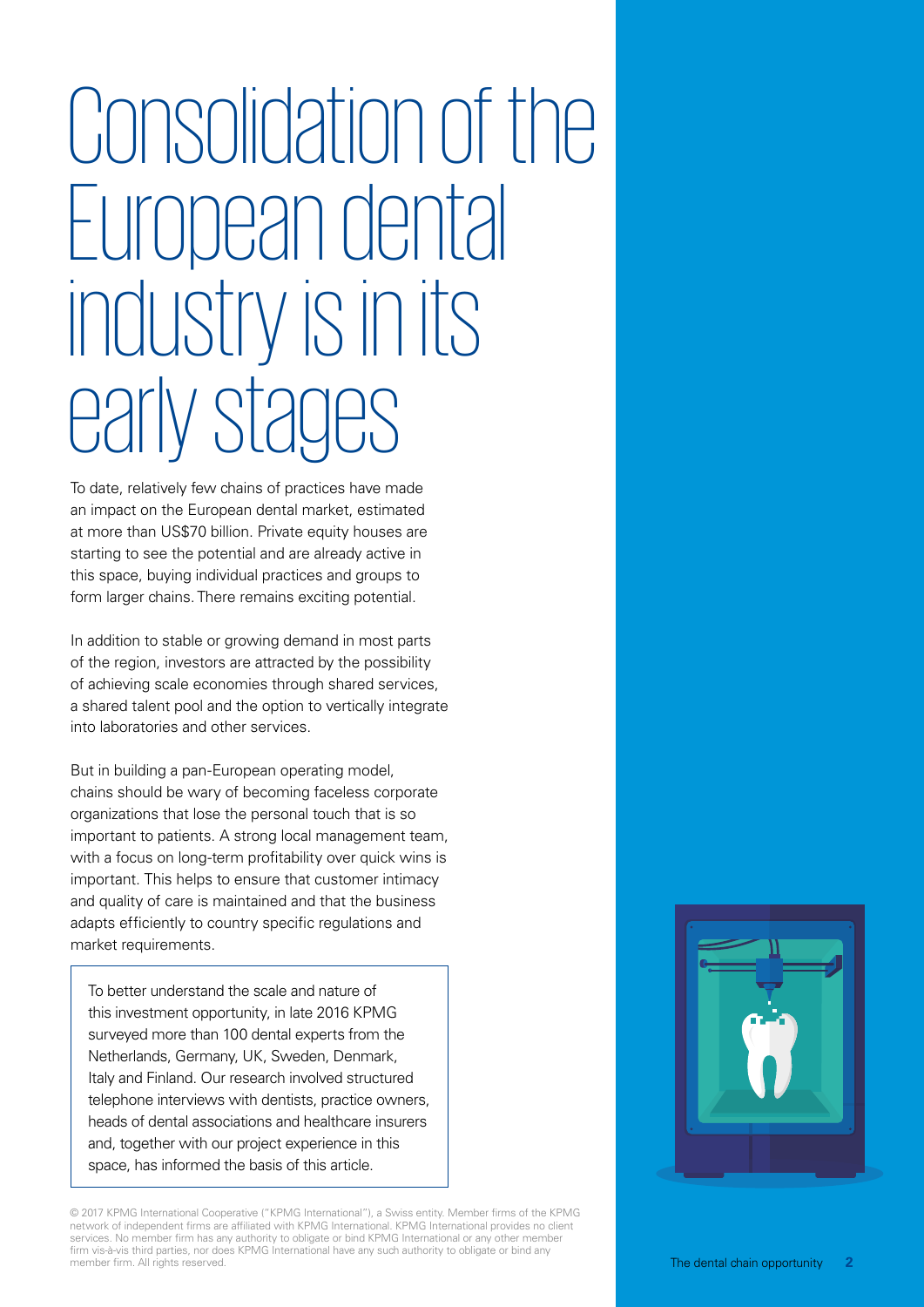## High potential in a fragmented market

Following the introduction of partial free market activity in healthcare over the past decade or so, a number of governments across Western Europe are aiming to counter the dual challenge of rising demand and budgetary restrictions, by stimulating higher levels of efficiency and quality. Although this liberalization has helped drive increased merger and acquisition activity

in other healthcare industries like hospitals, care centers and private clinics, consolidation in the dental care industry remains relatively low. Yet the size of the Western European dental sector (estimated at more than US\$70 billion) and high levels of fragmentation, suggest an industry ripe for consolidation.



#### **Dental care market by country (in customer spend), 2015**

Source: KPMG analysis and market interviews, 2016.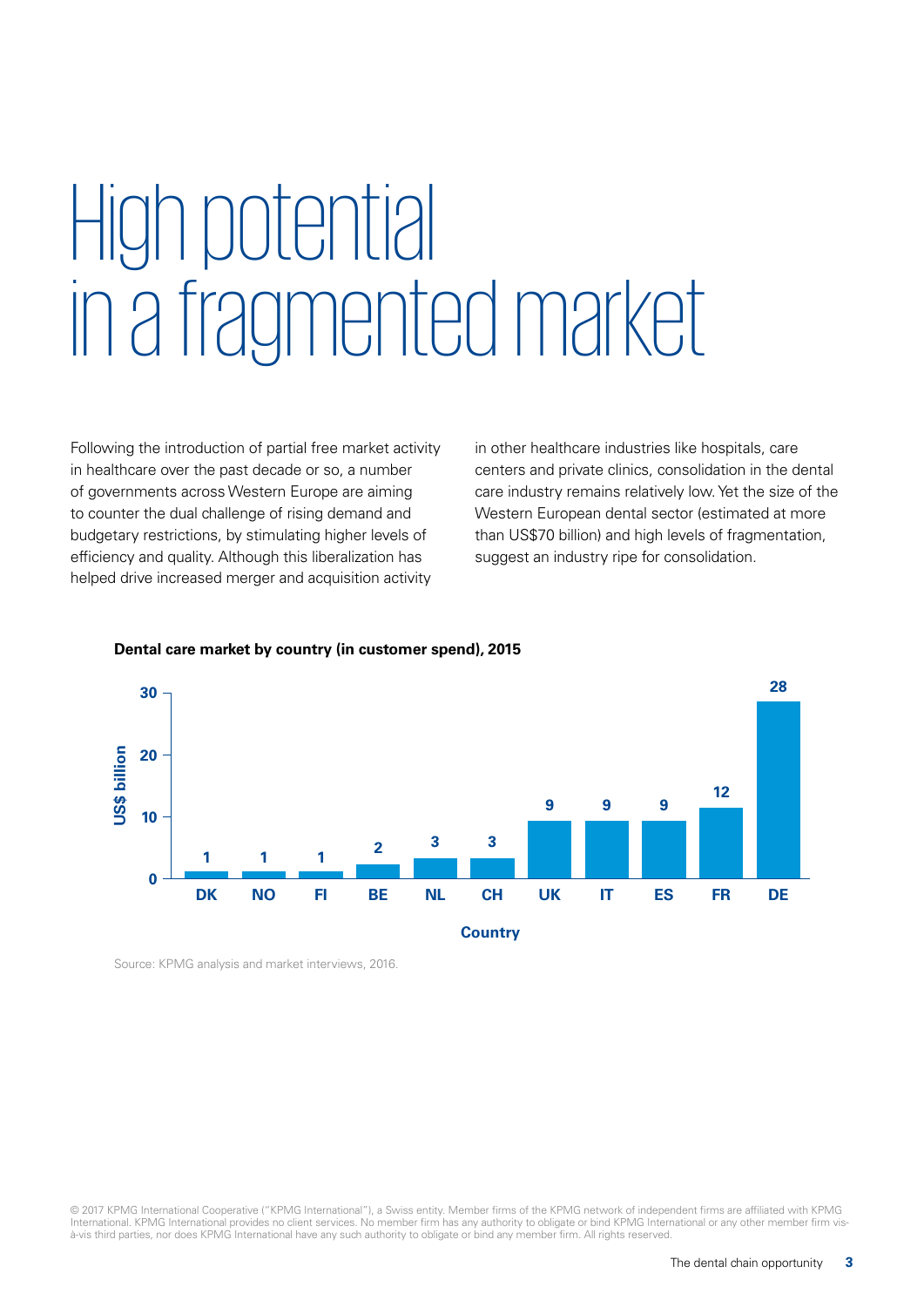### Dental markets in most European countries are generally dominated by small practices, on average consisting of one to three dentists<sup>1</sup>.

Aside from the cost challenge associated with operating as a small business, the current small practice model is already under pressure, with many dentists approaching retirement age, a lack of newly qualified professionals to replace them, and a substantial number of younger (often female) dentists preferring to work part-time and therefore reluctant to own their own practices.<sup>2, 3</sup> According to one of the European dentists taking part in our survey, "solo-practices have a very hard time and will vanish eventually."

This creates a sizable opportunity for private equity and strategic investors – like private healthcare providers already operating in adjacent sectors – to buy individual practices and groups and create chains to introduce scale economies, efficiencies, and better manage risks

such as business continuity at retirement. A number of our interviewees echoed this sentiment, with one commenting that "older dentists are very willing to sell their practice to a chain. They see it as a perfect solution to continue working at the end of their career, while avoiding the administrative burden of having your own practice."

Consolidation has been most pronounced in Finland, where chains account for 35 percent of the market (in terms of number of dentists). Of the larger nations, only UK and Spain have a significant proportion of chains<sup>4</sup>  $$ and these represent just one quarter of the total. Germany may be the biggest dental market in Western Europe by size, but 99 percent of its practices are small.





Source: KPMG analysis and market interviews, 2016.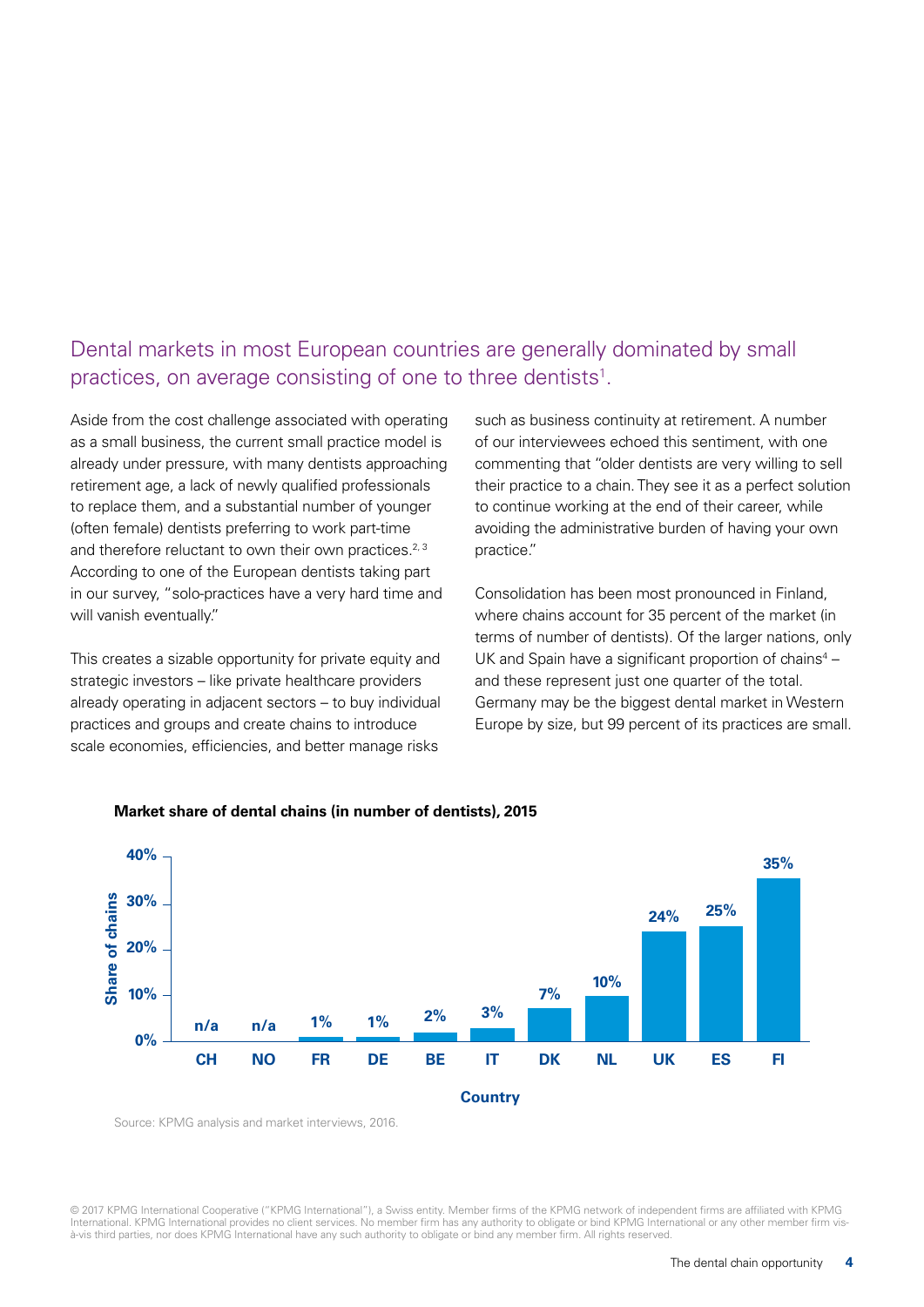## Market demand is fundamentally stable

In terms of growth, Western European dental markets have been relatively stable in recent years, with most expected to either remain at current levels or grow by a few percent annually.

Where growth is anticipated, this is driven by rising populations, aging (which often brings a range of more complex dental problems), an increased desire to preserve one's own natural teeth, and a rising demand for preventive care due to awareness of oral hygiene, as part of a wider shift from 'cure' to 'care.<sup>'5</sup>

Despite dental visits in the struggling economies of Spain and Italy falling in recent years, the overall prospects for Europe appear sound, with dental care widely considered a necessity in the majority of countries. In the Netherlands, for example, some 75 percent of citizens visit their dentist at least once a year, with similar figures in the Nordic countries. By contrast, it is estimated that a mere 40 percent of Spaniards see their dentists annually<sup>6</sup>, although such numbers could also be viewed as an opportunity to expand the market through communicating the need for dental health – especially as dental care is, arguably, affordable in both Spain and Italy.<sup>7</sup>

Across the region, funding for dental care varies. In some nations the cost of care is covered partly or wholly through public healthcare insurance schemes, whilst in others, patients must pay supplementary public or private insurance, or alternatively pay directly for treatments. At the time of writing, no major changes to insurance policies are expected in the near future, and as a result the dental market should remain reasonably buoyant.8

The attractiveness of a particular market is also heavily influenced by the stability of its healthcare system.

Private equity investors are more likely to be interested in creating chains in a country where future conditions are mostly predictable. Italy is currently undergoing a number of reforms and innovations, the impacts of which are difficult to assess (in terms of payment procedures and prices to patients), as laws are yet to be fully implemented. The impact of recent major

### **The overall prospects for the region appear sound, with dental care widely considered a necessity in the majority of countries.**

healthcare reforms on dentists in Finland also remains unclear. With the exception of these countries, there do not appear to be any major planned regulatory reforms likely to impact dental markets. Even price rises typically tend to produce a modest temporary fall in demand, which is often soon reversed, and hence not considered to be a major deterrent to investment decisions.<sup>9</sup>

The trend towards subscription-based pricing for private dental care – as evidenced in Finland and the UK – could shift the balance of power from insurers/payers to the dental practices, in the process creating a more positive environment for investors, who can count on an even more reliable revenue stream. Subscriptions are also good news for the payers, leading to timely and preventative dental treatments and improved oral care.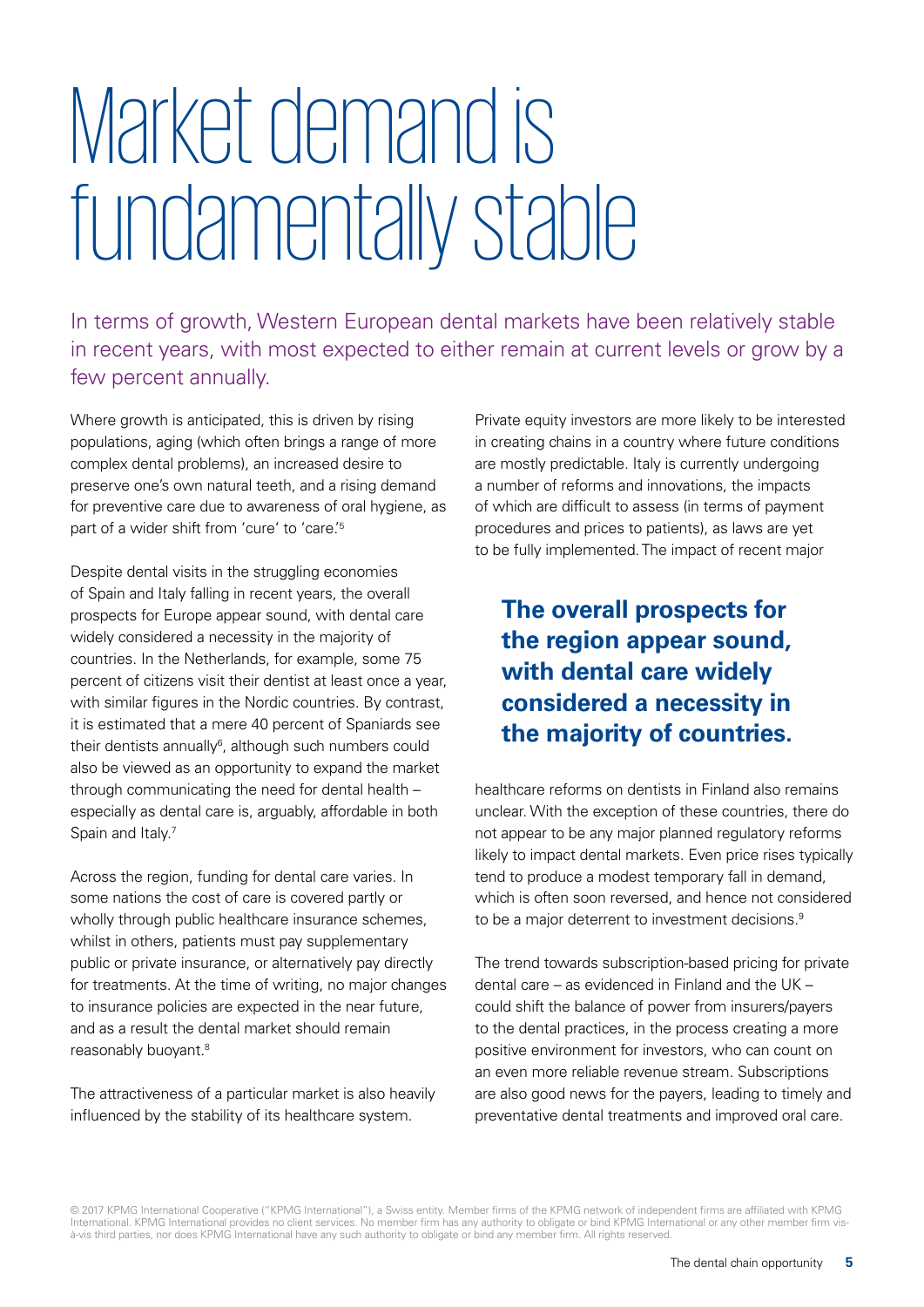## Increasing merger and acquisition activity

The potential in the European dental market has not gone unnoticed, with a steady flow of deals in several countries, much of it initiated by private equity players. The Carlyle Group and Palamon Capital Partners jointly own the UK's largest dental chain, mydentist, which was formed in 2011 and now operates over 650 practices.10 In 2013 Bridgepoint bought the number two chain, Oasis Healthcare, and sold it again in 2016 to private healthcare insurer Bupa. Bupa, which has owned a stake in Spanish healthcare and dental chain Sanitas since 2003,<sup>11</sup> initially entered the UK dental market in 2014 when it bought Barbican Dental Care. But the acquisition of Oasis has catapulted Bupa into the leading ranks of UK dental care providers, with more than 400 practices and over 2 million customers.12 Such a move could potentially signal the entry into the market by other strategic investors from adjacent healthcare sectors.

In the Netherlands, leading dental groups Samenwerkende Tandartsen and Tandartsen and Tandvitaal have been majority owned by private equity firms, NPM Capital and Bencis Capital Partners respectively, since 2011.<sup>13,14</sup>

Private equity houses are also active in the Nordic dental markets, with interests in both Colosseum Dental (since 2010)<sup>15</sup> and Oral and Med Group. Similarly in Southern Europe, Italy's DentalPro, the country's biggest chain, has been controlled by Summit Partners since 2015, and Spanish/Italian chain Vitaldent is partly owned by Spanish private equity firm JB Capital.16

Despite these developments, consolidation is still at an early stage in most parts of the region, with the possibility of exciting rewards for investors able to successfully gain operational and vertical integration efficiencies.

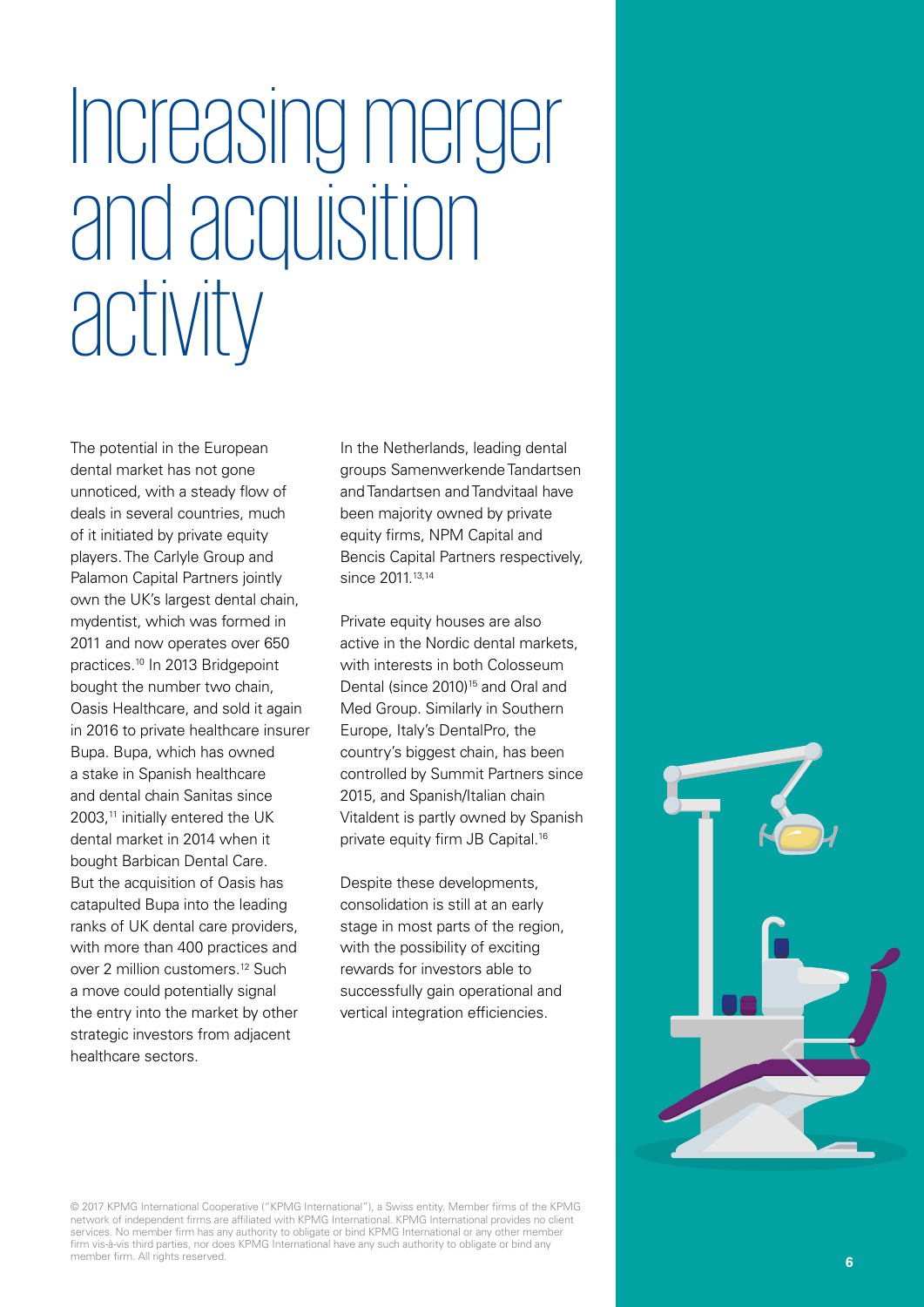#### **PE investments and M&A activity in the European Dental industry**

|      |                                                 |                         |                                   |                                                |                                    | <b>Bidder is PE/</b> |
|------|-------------------------------------------------|-------------------------|-----------------------------------|------------------------------------------------|------------------------------------|----------------------|
| Year | <b>Target</b>                                   | <b>Type</b>             | <b>Country</b>                    | <b>Bidder</b>                                  | <b>Bidder Type</b>                 | <b>PE-owned</b>      |
| 2017 | Dentalcoop                                      | Dental clinic           | $\ensuremath{\mathsf{IT}}\xspace$ | <b>Bencis Capital Partners</b>                 | Private equity                     | Yes                  |
| 2017 | NETdental                                       | Depot                   | DE                                | NWD Gruppe                                     | Depot                              | No                   |
| 2017 | Colosseum Smile                                 | Dental clinic           | <b>NO</b>                         | Jacobs Holding                                 | Private equity                     | Yes                  |
| 2016 | Oasis Healthcare<br>Limited                     | Dental clinic           | UK                                | <b>Bupa</b>                                    | Healthcare services                | No                   |
| 2016 | <b>RDW</b> Tandartsen                           | Dental clinic           | <b>NL</b>                         | CDC Complete Tandzorg                          | Dental clinic                      | Yes                  |
| 2016 | Vitaldent                                       | Dental clinic           | ES                                | JB Capital                                     | Private equity                     | Yes                  |
| 2016 | Dentadent                                       | Dental clinic           | $\mathsf{I}\mathsf{T}$            | DentalPro                                      | Dental clinic                      | Yes                  |
| 2016 | Gruppo Giovanni<br>Bona Cliniche Dentali        | Dental clinic           | $\mathsf{I}\mathsf{T}$            | DentalPro                                      | Dental clinic                      | Yes                  |
| 2016 | MIS Implants                                    | Implant<br>manufacturer | IL                                | Dentsply Sirona                                | Manufacturer dental<br>products    | No                   |
| 2015 | <b>RDW</b> Tandartsen                           | Dental clinic           | NL                                | <b>Holland Venture</b>                         | Private equity                     | Yes                  |
| 2015 | Zahnaerztliche<br>Tagesklinik Dr.<br>Eichenseer | Dental clinic           | DE                                | Quadriga Capital                               | Private equity                     | Yes                  |
| 2015 | Liikekeskuksen<br>hammaslaakarit Oy             | Dental clinic           | F <sub>1</sub>                    | Terveystalo Healthcare Oyj                     | Healthcare services                | Yes                  |
| 2015 | <b>CDC</b> Complete<br>Tandzorg                 | Dental clinic           | NL                                | G Square Healthcare<br>Private Equity          | Private equity                     | Yes                  |
| 2015 | Hammas-Pulssi                                   | Dental clinic           | F <sub>1</sub>                    | Terveystalo Healthcare Oyj                     | Healthcare services                | Yes                  |
| 2015 | DentalPro                                       | Dental clinic           | $\mathsf{I}\mathsf{T}$            | <b>Summit Partners LLP</b>                     | Private equity                     | Yes                  |
| 2014 | <b>Elysee Dental</b>                            | Dental lab              | <b>NL</b>                         | Modern Dental<br>Laboratories                  | Dental lab                         | No                   |
| 2014 | Med Group Oy                                    | Healthcare<br>services  | F <sub>1</sub>                    | <b>Adelis Equity Partners</b>                  | Private equity                     | Yes                  |
| 2014 | <b>Barbican Dental Care</b>                     | Dental clinic           | UK                                | <b>Bupa</b>                                    | Healthcare services                | <b>No</b>            |
| 2014 | <b>Adent Cliniques</b><br>Dentaires             | Dental clinic           | <b>CH</b>                         | Hesira Group Limited                           | Dental clinic                      | Yes                  |
| 2014 | Godt Smil Holding                               | Dental clinic           | DK                                | Maj Invest Equity A/S                          | Private equity                     | Yes                  |
| 2014 | Oral Hammaslaakarit                             | Dental clinic           | F <sub>1</sub>                    | CapMan                                         | Private equity                     | Yes                  |
| 2014 | Osstell AB                                      | Implant<br>technologies | <b>SE</b>                         | Fouriertransform/Layline<br>Partners           | Venture capital/<br>Private equity | Yes                  |
| 2013 | Permadental                                     | Depot                   | DE                                | Modern Dental<br>Laboratories                  | Dental lab                         | No                   |
| 2013 | <b>DBG</b>                                      | Dental clinic           | UK                                | Carlyle and Palamon<br><b>Capital Partners</b> | Private equity                     | Yes                  |
| 2013 | Famed                                           | Dental lab              | PO                                | <b>EMSA Capital</b>                            | Private equity                     | Yes                  |
| 2013 | 32 Senses Group                                 | Dental clinic           | PT                                | Vallis Capital Partners                        | Private equity                     | Yes                  |
| 2013 | Ardentis Clinique<br>Dentaire                   | Dental clinic           | CH                                | zahnarztzentrum.ch AG                          | Dental clinic                      | Yes                  |
| 2013 | swiss smile                                     | Dental clinic           | <b>CH</b>                         | EQT                                            | Private equity                     | Yes                  |
| 2013 | Oasis Healthcare<br>Limited                     | Dental clinic           | UK                                | Bridgepoint                                    | Private equity                     | Yes                  |

Source: KPMG analysis using publicly available information, 2017.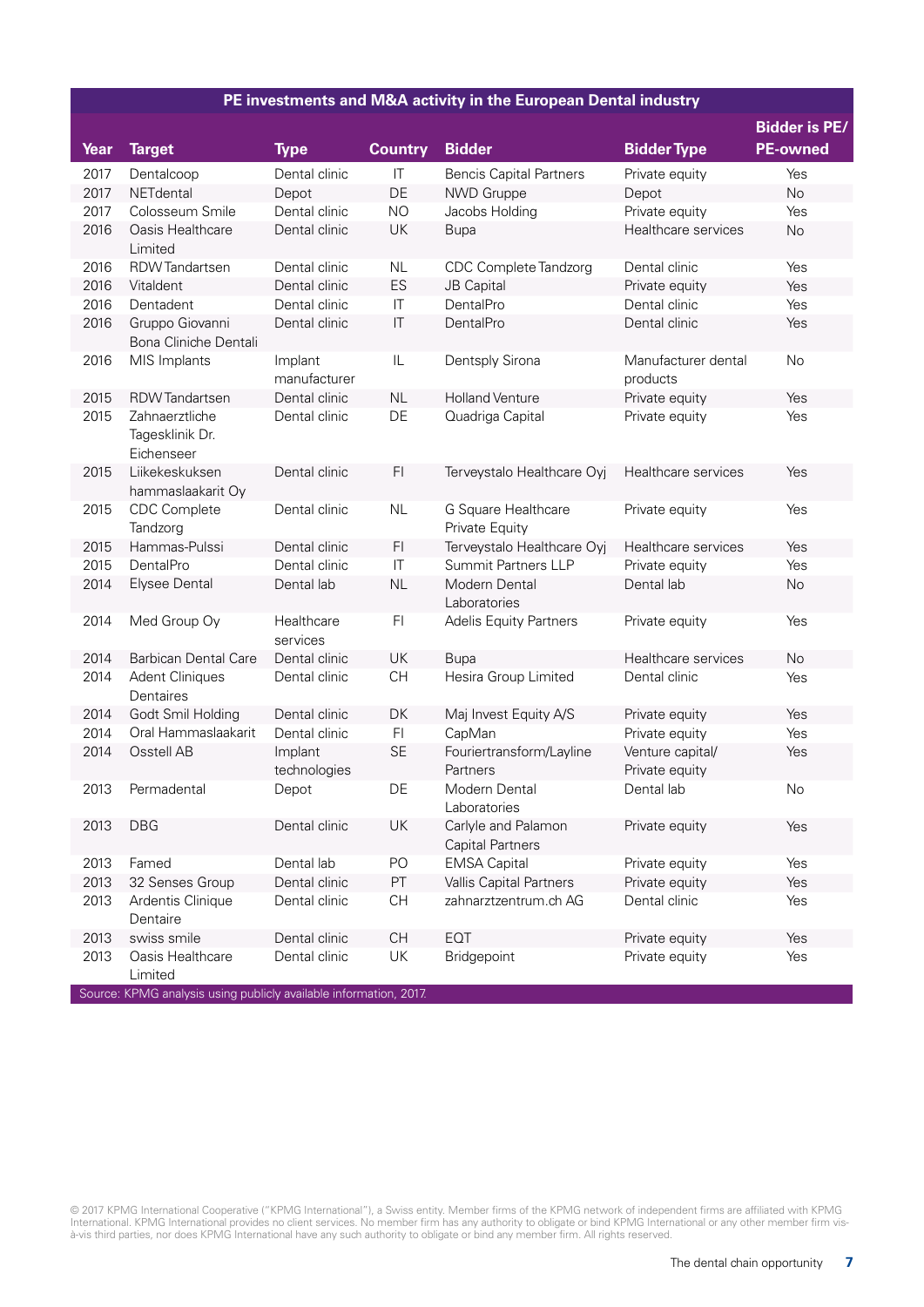## Creating a pan-European dental operating model

Our discussions with market experts reveal a host of benefits offered by larger chains. Backoffice functions like Finance, IT, Procurement, Marketing and general management can be centralized in a shared service center, reducing overhead costs and enabling procurement discounts on disposables, instruments and equipment (which make up a high proportion of operating expenses). Shared service centers are common in most current chains, freeing up existing dentists to focus on providing care to patients. Once a dental chain has achieved scale, it also has the financial clout to negotiate better rates on property leaseholds.

A wide, local talent pool of dentists, specialists (like hygienists) and support staff, spread across multiple practices, enables the company to allocate work across different practices during times of high demand. This should increase overall capacity and minimize the chance of turning down patients. With more staff to choose from, and with larger facilities in high-

traffic areas like shopping malls, practices could open in the evenings and even weekends, further increasing volume. A sizeable chain, with a renowned brand, is also more likely to attract dentists and other staff, and overcome skill shortages.

Most of today's smaller practices rely on third-party technical laboratories to produce crowns and implants. The increased resources of a chain allow vertical integration into centralized dental laboratories that serve all the practices. mydentist, one of the UK's largest chains, claims to be the largest integrated dental services business in the country, and operates its own labs. By producing crowns, implants and bridges in-house at lower cost, a chain can improve its profitability and even gain additional revenues by selling outside the business to other practices. Dental chains could even boost margins by locating laboratory work in low-wage countries such as China, Taiwan or Eastern Europe – being careful to ensure that technical quality is not compromised.

**The increased resources of a chain allow vertical integration into centralized dental laboratories that serve all the practices.**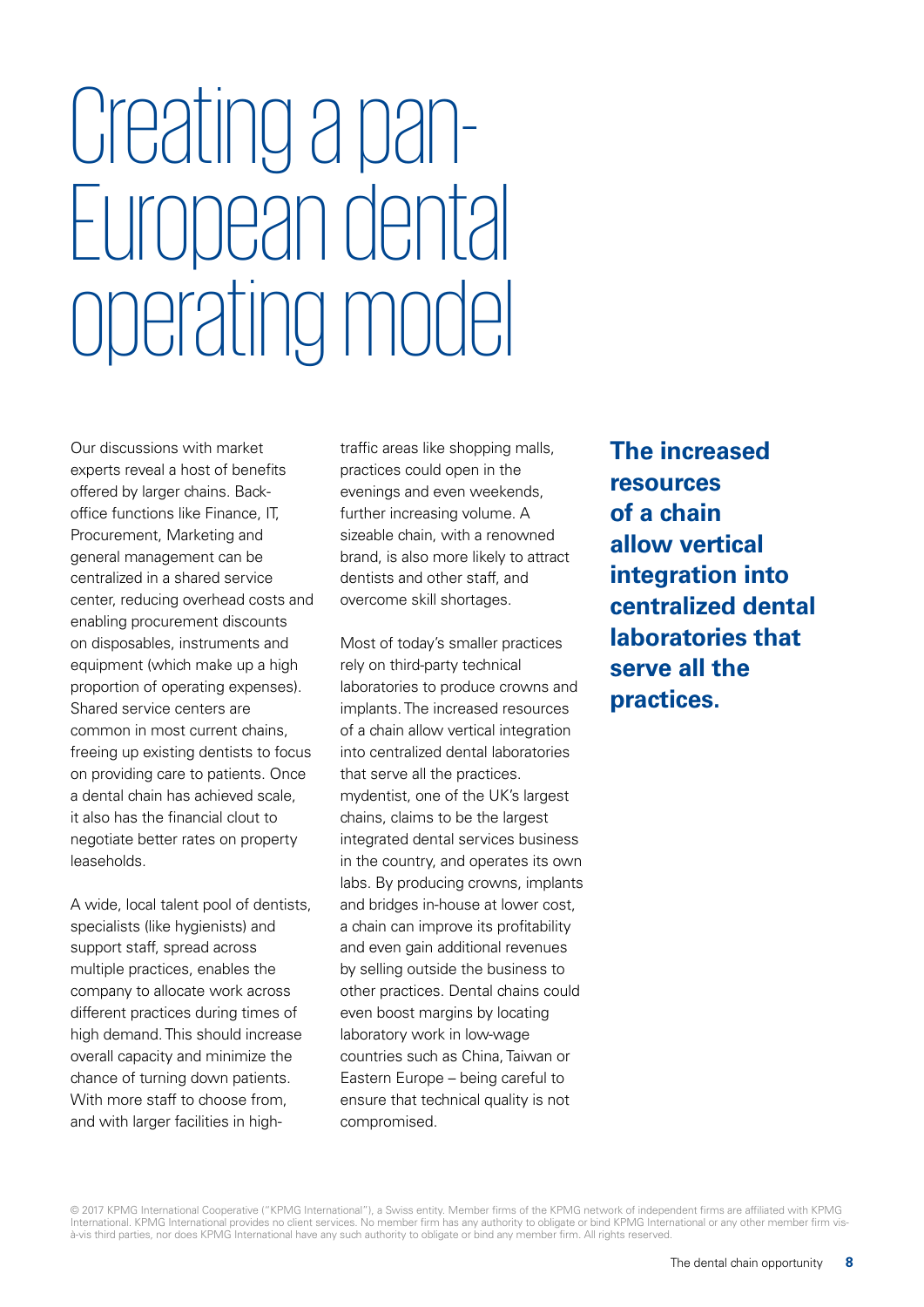Dental chains are also wellpositioned to take advantage of technological developments like computer-aided design and computer-aided manufacturing (CAD/CAM) and 3D printing, which are less labor intensive and can shorten supply chains for – and reduce the cost of – crowns and bridges. Smaller practices may be hesitant to invest the large sums needed to buy such equipment, which could put them at a disadvantage when it comes to attracting patients who prefer high-tech dental surgeries. The investment in technology could, over the longer term, be a pre-requisite for attracting and retaining patients and hence act as an additional factor driving consolidation.

One of the dentists we interviewed was keen to highlight the importance of vertical integration and technology investment from a customer satisfaction perspective, noting that "a chain often has a lot of specializations, which means the patient does not have to go somewhere else to get a certain treatment."

**A chain often has a lot of specializations, which means the patient does not have to go somewhere else to get a certain treatment.**

Similarly another survey participant – a member of a patients' association in Europe – was equally upbeat about the trend towards chains: "The appearance of chains is positive for the dental industry. It will result in more professionalism, better services and quality for patients."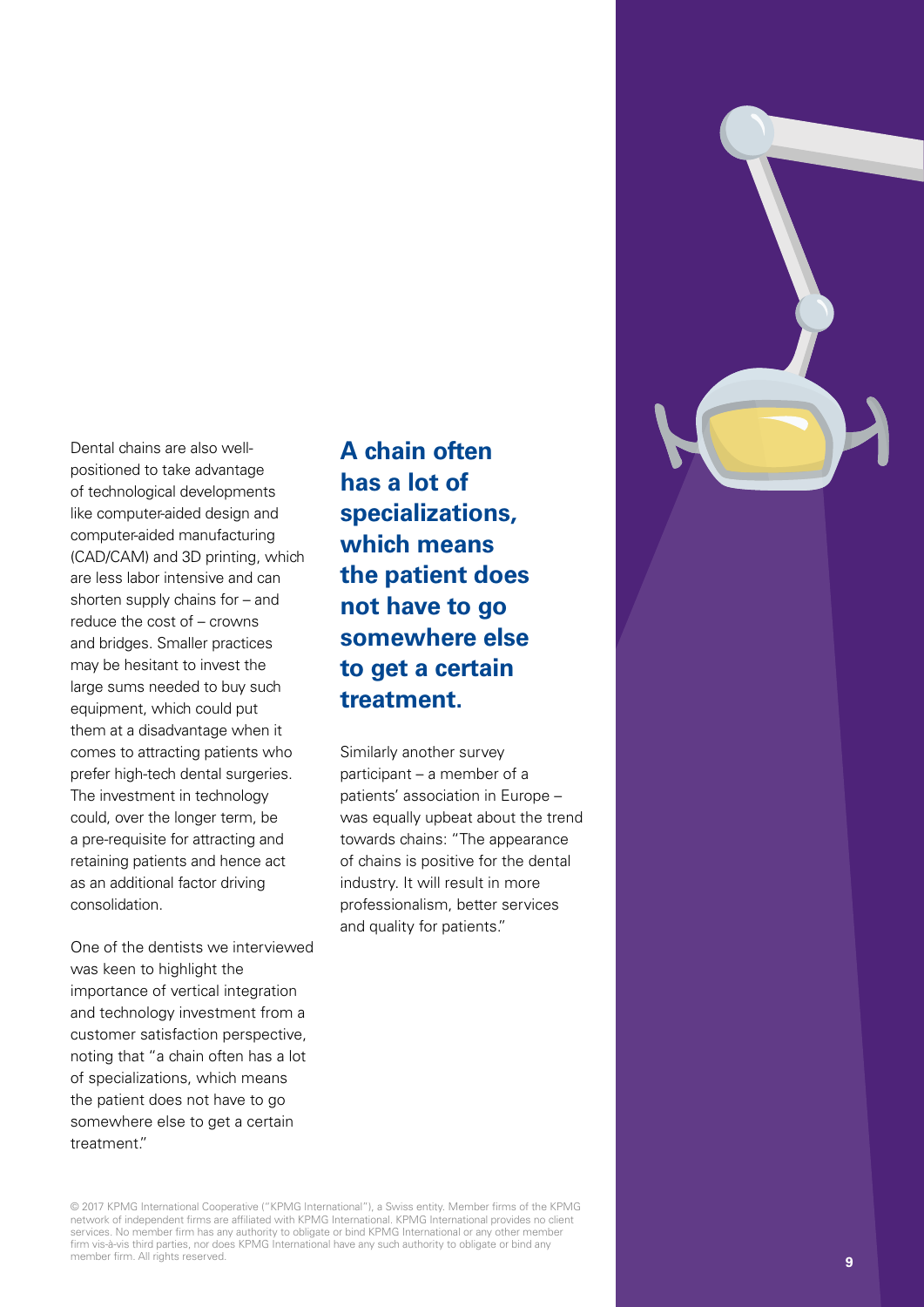#### **Benefits of consolidation**

|              | <b>Investors/owners</b>                                                                                                                                                                                                                                    | <b>Patients</b>                                                                                                                                                                                                                    | <b>Regulators/government</b>                                                                                                                      | <b>Payers/funding</b>                                                                                                                                                                                                                                       |
|--------------|------------------------------------------------------------------------------------------------------------------------------------------------------------------------------------------------------------------------------------------------------------|------------------------------------------------------------------------------------------------------------------------------------------------------------------------------------------------------------------------------------|---------------------------------------------------------------------------------------------------------------------------------------------------|-------------------------------------------------------------------------------------------------------------------------------------------------------------------------------------------------------------------------------------------------------------|
| Quality      | · Strong brand generates a<br>recurring customer/revenue<br>base<br>• Patients trust their dentist<br>and feel comfortable with<br>more complex treatments<br>· Wider disciplines providing<br>full-scope care                                             | · Consistent quality levels for<br>preventive and restorative<br>treatments<br>· Larger practices allow for<br>dentist specialization and<br>provision of broader services<br>· Intra-group knowledge sharing<br>increases quality | • Simpler to monitor quality and<br>initiate new regulation due to<br>fewer dental practices<br>• Codified processes and/or<br>standards in place | • Consolidation reduces<br>number of counterparties<br>• Standardized back-office<br>improves information on<br>number of treatments and<br>declarations<br>• Ability to steer patients<br>to high quality practices,<br>enhancing insurers'<br>reputations |
| Transparency | • Negotiating power shifts to<br>regulators and payers based<br>on professional reporting of<br>treatment and quality                                                                                                                                      | • Transparency in pricing and<br>procedures<br>· Improved consistency of<br>treatment                                                                                                                                              | • Lower number of dental<br>practices eases regulation and<br>oversight<br>· Easier cost reviews                                                  | • Standardized back-office of<br>dental practices increases<br>transparency of treatment<br>administration                                                                                                                                                  |
| Efficiency   | • Operational and potentially<br>cross-border synergies like<br>volume purchasing and<br>access to more dentists<br>· Optimal geographic<br>coverage<br>• Flexible operation with<br>multiple disciplines under<br>one roof<br>· Optimal resource planning | · One-stop shop<br>• Standardization and<br>professionalization leads to<br>optimal experience                                                                                                                                     | · Easier to maintain acceptable<br>price levels as dental practices<br>are more cost efficient                                                    | • More efficient operations for<br>insurers, as lower number<br>of counterparties reduces<br>administrative burden                                                                                                                                          |
| Monetary     | · Lower capital expenditure<br>requirements per dentist<br>compared to solo practices<br>· Revenue potential from<br>operating multiple chairs per<br>dentist<br>• Revenue potential by<br>integrating lab and technical<br>innovations                    | • Prices might be lower than<br>current price levels due to<br>cost efficiencies                                                                                                                                                   | • Lower overall costs                                                                                                                             | • Long-term reimbursements<br>decrease when quality of<br>treatment and general oral<br>health increases                                                                                                                                                    |

Source: KPMG analysis and market interviews, 2016.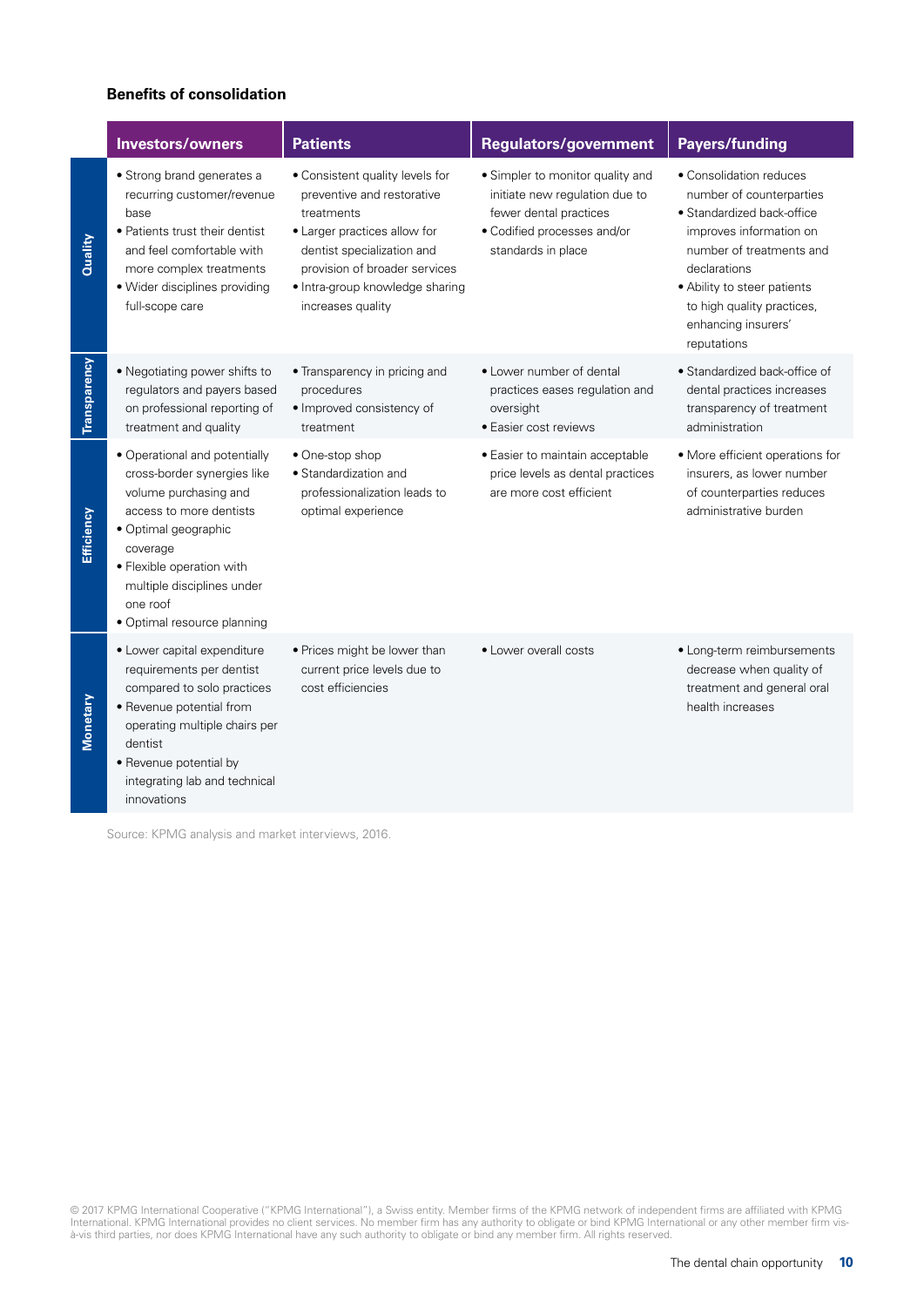## Keep it local – and keep it personal

Centralization may deliver efficiencies, but any consolidation strategy should also incorporate an in-country operation with local knowledge and contacts. Regulations and health insurance policies can differ greatly from country-to-country, making a 'one-size fits all' pricing model impractical.

Dentistry is essentially a local business attracting local patients, so it is advisable to maintain country-specific brands within the overall company portfolio. This not only reassures customers, but also helps minimize the reputational risk should other brands within the group suffer adverse publicity. For example, Hesira operates under the brands Dental Clinics Nederland (in the Netherlands) and Adent Cliniques Dentaires (in Switzerland).

### **Most people do not want a trip to the dentist to feel like a faceless 'corporate' experience.**

When employing dentists from other countries, the chain's management should ensure that, where possible, they are fluent in the local language and well acquainted with local ways of working. It is also advisable to minimize the incidence of short-term staff appointments, to maintain the kind of continuity that patients value. One survey participant noted, "you need to find staff that are willing to work for

you for 10-20 years. Customers want to be treated by the same dentist but for a chain this is difficult to offer." This sentiment was voiced by another dentist we interviewed, who said that, "the main challenge for chains is employee churn. Going to a chain where you have a new dentist every time and someone who doesn't speak your language doesn't help."

Finally, in building a large business, dental chains have to be aware of the intimate nature of the patient-dentist relationship – something that many of our expert interviewees felt very strongly about. Most people do not want a trip to the dentist to feel like a faceless 'corporate' experience, so when acquiring other chains or individual practices, it is vital to select those with a focus on high quality care with a personal touch, and to integrate each practice gradually and carefully into the brand, with an emphasis upon longer-term growth rather than short-term profitability. With such a mindset, investors should be well placed to make the most of exciting market consolidation opportunities. The increased efficiency of chains can also benefit the wider healthcare ecosystem, by introducing greater consistency and quality of treatments, reducing the cost per patient and improving preventive oral care.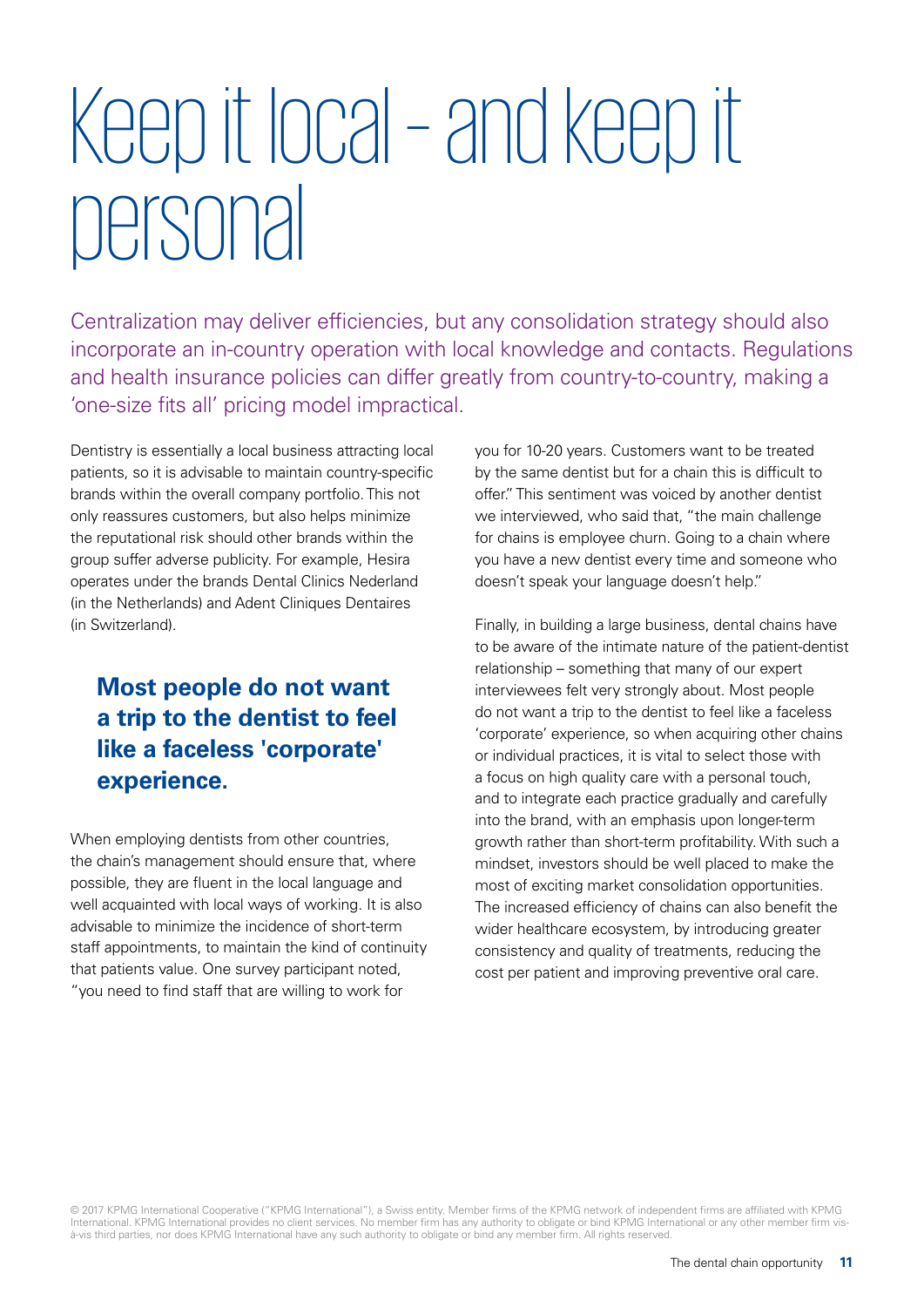### Six tips for building a successful chain of dental practices



Ensure a local 'feel' to each practice within an umbrella brand



Retain an in-country management team to handle regulatory issues like payment policies



Build a flexible workforce that can operate across more than one site when necessary – but strive to retain as much staff consistency as possible by practice to enable continuity of patient care



Invest in staff retention by offering training and opportunities for advancement



Vertically integrate by buying/building dental laboratories – and where suitable, consider the potential to offshore these



Consider investing in CAD/CAM and 3D printing technology to increase supply chain efficiency.

Our team of M&A professionals has an in-depth understanding of the European dental environment, having worked on numerous deals in Belgium, Germany, the Netherlands, the Nordics, Spain and the UK. As such we have local teams with local knowledge of these markets. We have carried out buy- and sell-side financial, tax and pensions due diligence, analyzing demand patterns, regulatory dynamics, value chains, business processes, pricing and technology. Our team has helped with business strategy development — including market entry analysis – and provided financial management advisory services for dental groups, both locally and regionally. We have knowledge across the dental value chain, including dentists, group practices, laboratories, equipment manufacturers, governmental institutions, healthcare insurers and dental associations.

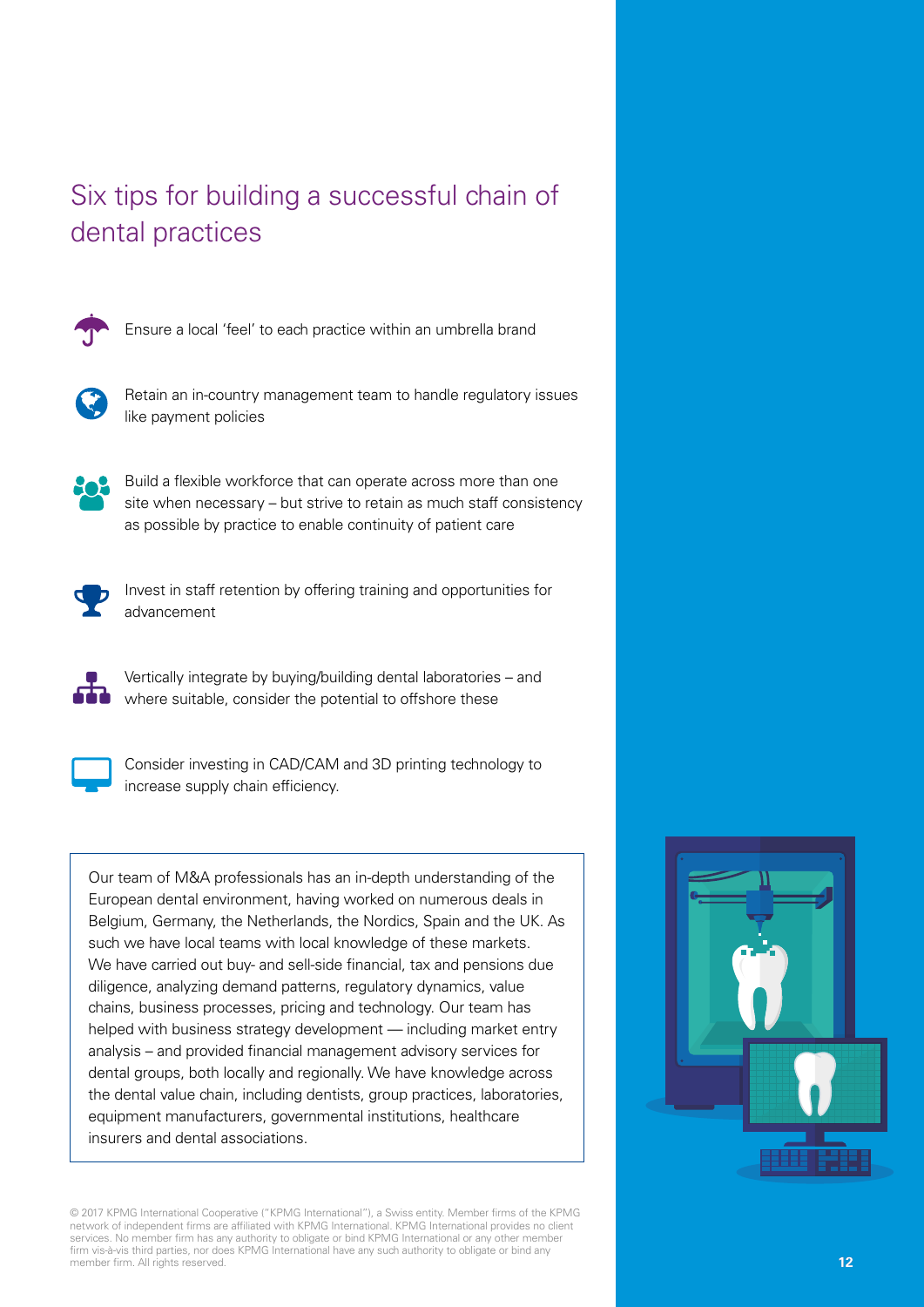## Reader comments

#### **Thoughts and ideas:**

**Actions:**

#### **Share with:**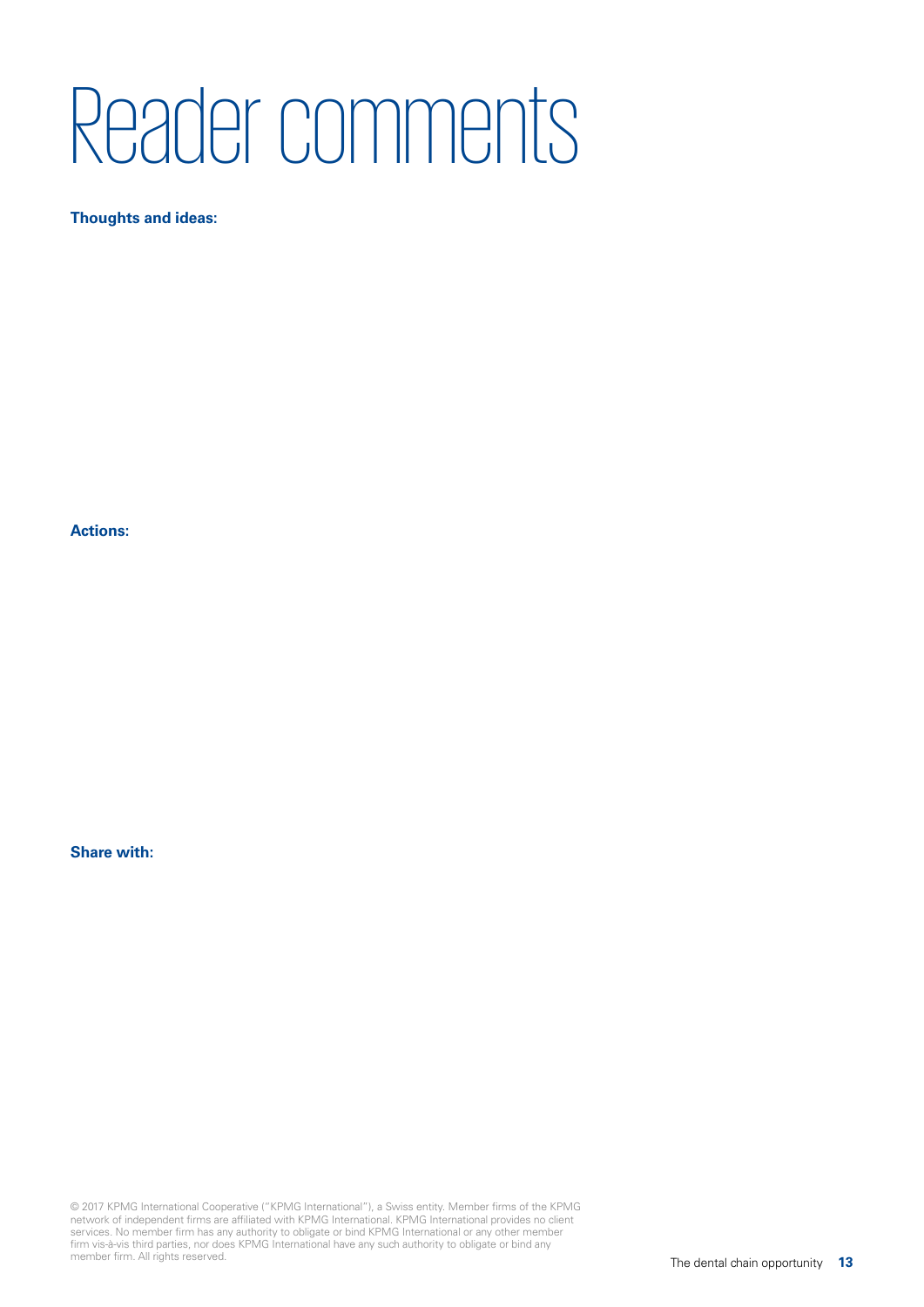### Sourcing & notes

- 1. KPMG analysis and market interviews, 2016.
- 2. KPMG analysis and market interviews, 2016.
- 3. How will dentistry look in 2020? Straumann, 16 May 2012.
- 4. A chain is defined as a group of practices in which the ownership does not lie directly with the practicing dentists.
- 5. KPMG analysis and market interviews, 2016.
- 6. Dutch Statistic Agency, Council of European Dentists Country manuals of dental practice (2014).
- 7. Dental Industry, HealthInvestor. September 2015.
- 8. KPMG analysis and market interviews, 2016.
- 9. KPMG analysis and market interviews, 2016.
- 10. Mydentist Investment Detail, Palamon Capital Partners, accessed 11 May 1999, <http://www.palamon.com>
- 11. PE investments and M&A activity in the European Dental industry, KPMG analysis based on publicly available information, 2017.
- 12. Oasis speaks out about its planned £835 million takeover by Bupa, Dentistry.co.uk, 22 November 2016.
- 13. Samenwerkende-Tandartsen holding, NPM Capital, accessed 5 May 2017, <http://www.npm-capital.com>
- 14. Tandvitaal portfolio company, Bencis Capital Partners accessed 11 May 2017, <http://www.bencis.com>
- 15. IK Investment Partners acquires majority stake in Colosseum Dental, a leading Scandinavian provider of dental care business, IK Investment Partners press release, accessed 11 May 2017, <http://www.ikinvest.com>
- 16. PE investments and M&A activity in the European Dental industry, KPMG analysis based on publicly available information, 2017.